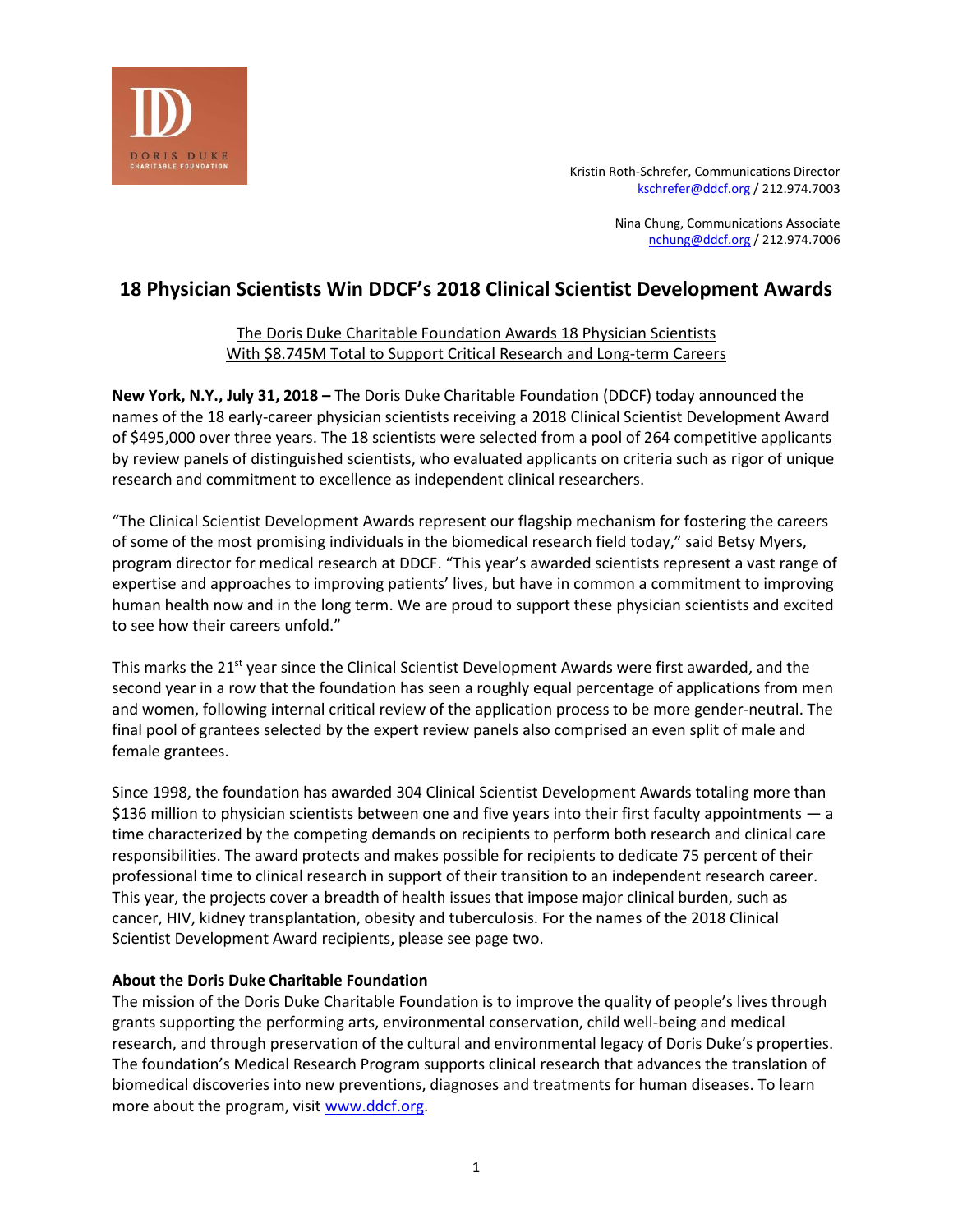#### **2018 CLINICAL SCIENTIST DEVELOPMENT AWARD RECIPIENTS**

#### **Collin M. Blakely, M.D., Ph.D.**

Assistant Professor *University of California San Francisco* Project name: Mechanisms of incomplete response and primary resistance to osimertinib in EGFR-mutant lung cancer Disease area: Oncology (Co-funded with Damon Runyon Cancer Research Foundation)

# **Melanie Cree-Green, M.D., Ph.D.**

Assistant Professor *University of Colorado School of Medicine*  Project name: Use of essential amino acid supplementation to decrease metabolic disease in high risk obese girls with polycystic ovarian syndrome Disease area: Pediatrics

# **Jianjun Gao, M.D., Ph.D.**

Assistant Professor *The University of Texas MD Anderson Cancer Center* Project name: A biomarker-based, combination therapy with immune checkpoint blockade and pemetrexed for MTAP-deficient metastatic bladder cancer Disease area: Oncology

# **Jacqueline M. Garonzik Wang, M.D., Ph.D.**

Assistant Professor *Johns Hopkins University School of Medicine* Project name: Quantifying the risk and survival benefit of incompatible live donor kidney transplantation in the modern era Disease area: Surgery

# **Brice Gaudilliere, M.D., Ph.D.**

Assistant Professor of Anesthesiology, Perioperative and Pain Medicine *Stanford University* Project name: Immune Sensors of Preterm Labor: A Systems Immunology Analysis with Mass Cytometry Disease area: Obstetrics, Gynecology and Reproductive sciences

#### **Jonathan A. Kropski, M.D.**

Assistant Professor of Medicine *Vanderbilt University Medical Center* Project name: Mechanisms of disease initiation and propagation in pulmonary fibrosis Disease area: Pulmonary disease

#### **Christin S. Kuo, M.D.**

Assistant Professor of Pediatrics *Stanford University* Project name: Pulmonary neuroendocrine cell signaling in the developing lung and in disease Disease area: Pulmonary disease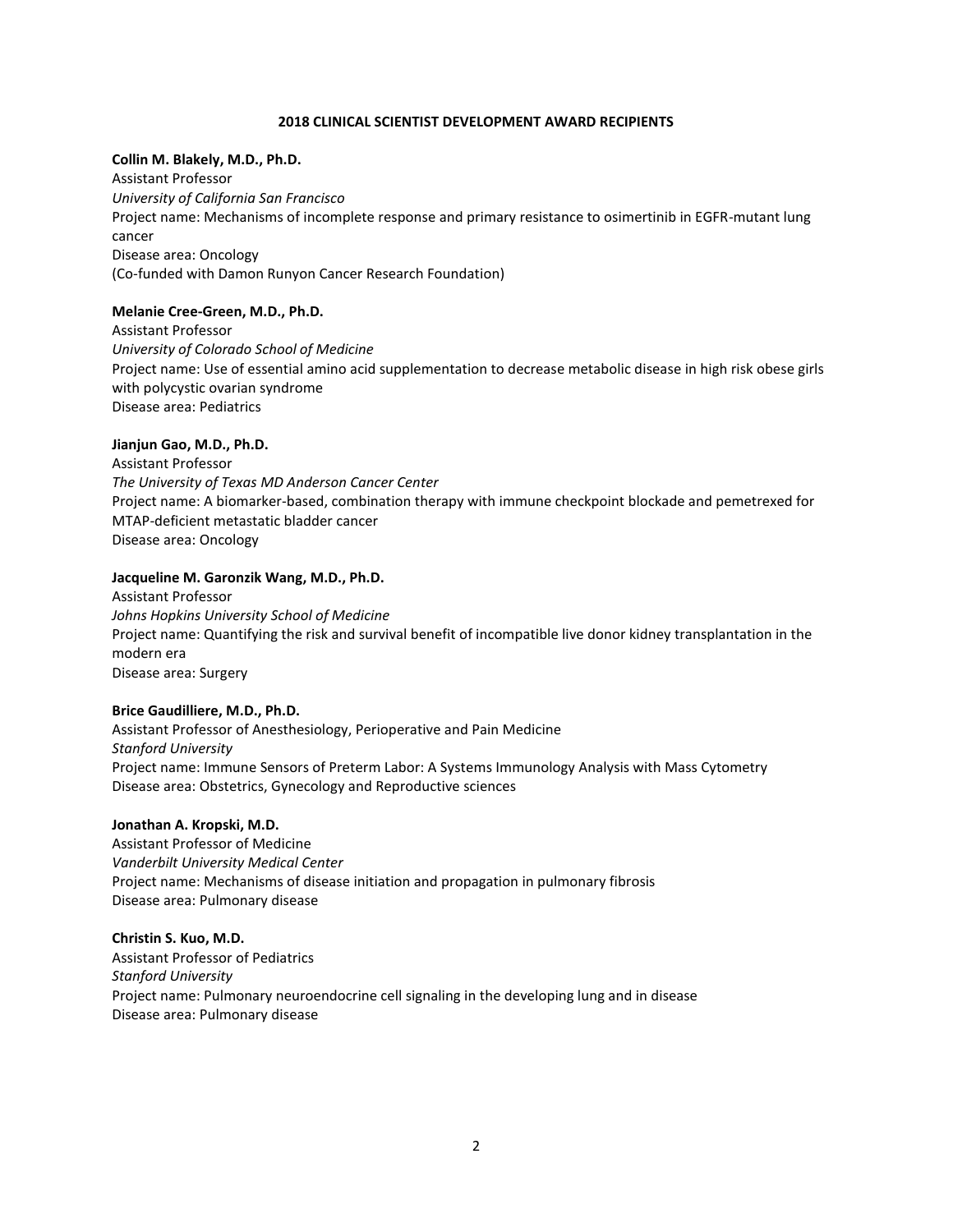# **Carolyn S. Lee, M.D., Ph.D.**

Assistant Professor of Dermatology *Stanford University* Project name: Regulators of Skin Cancer Progression Disease area: Oncology

# **Peggy S. Myung, M.D., Ph.D.**

Assistant Professor *Yale University* Project name: Dissecting the epithelial-mesenchymal interactions at the interface of the human skin regeneration and cancer Disease area: Dermatologic diseases

#### **Karen C. Nanji, M.D., M.P.H.**

Assistant Professor *Massachusetts General Hospital* Project name: Preventing Perioperative Medication Errors Through the Reduction of Clinical Decision Support Alert Overrides Disease area: Anesthesiology

#### **Eileen P. Scully, M.D., Ph.D.**

Assistant Professor *Johns Hopkins University School of Medicine* Project name: Defining mechanisms of innate immune programming and dysfunction in HIV disease Disease area: Infectious disease

#### **Ashley H. Shoemaker, M.D., M.S.C.I**

Assistant Professor of Pediatrics *Vanderbilt University Medical Center* Project name: Phase 2 study of theophylline for the treatment of pseudohypoparathyroidism Disease area: Endocrinology and metabolic diseases

#### **David H. Spencer, M.D., Ph.D.**

Assistant Professor *Washington University in St. Louis* Project name: Identifying epigenetic drivers in acute myeloid leukemia Disease area: Hematological diseases

#### **Matthew D. Stachler, M.D., Ph.D.**

Instructor of Pathology *Brigham and Women's Hospital* Project name: Genomic determinants and biomarkers of Barrett's esophagus progression Disease area: Digestive, nutritional and liver diseases

#### **Ramnath Subbaraman, M.D., M.Sc.**

Assistant Professor *Tufts University School of Medicine* Project name: Finding and retaining India's "missing" tuberculosis patients: informing large-scale active casefinding strategies through analyses of the case cascade and geospatial mapping Disease area: Infectious disease